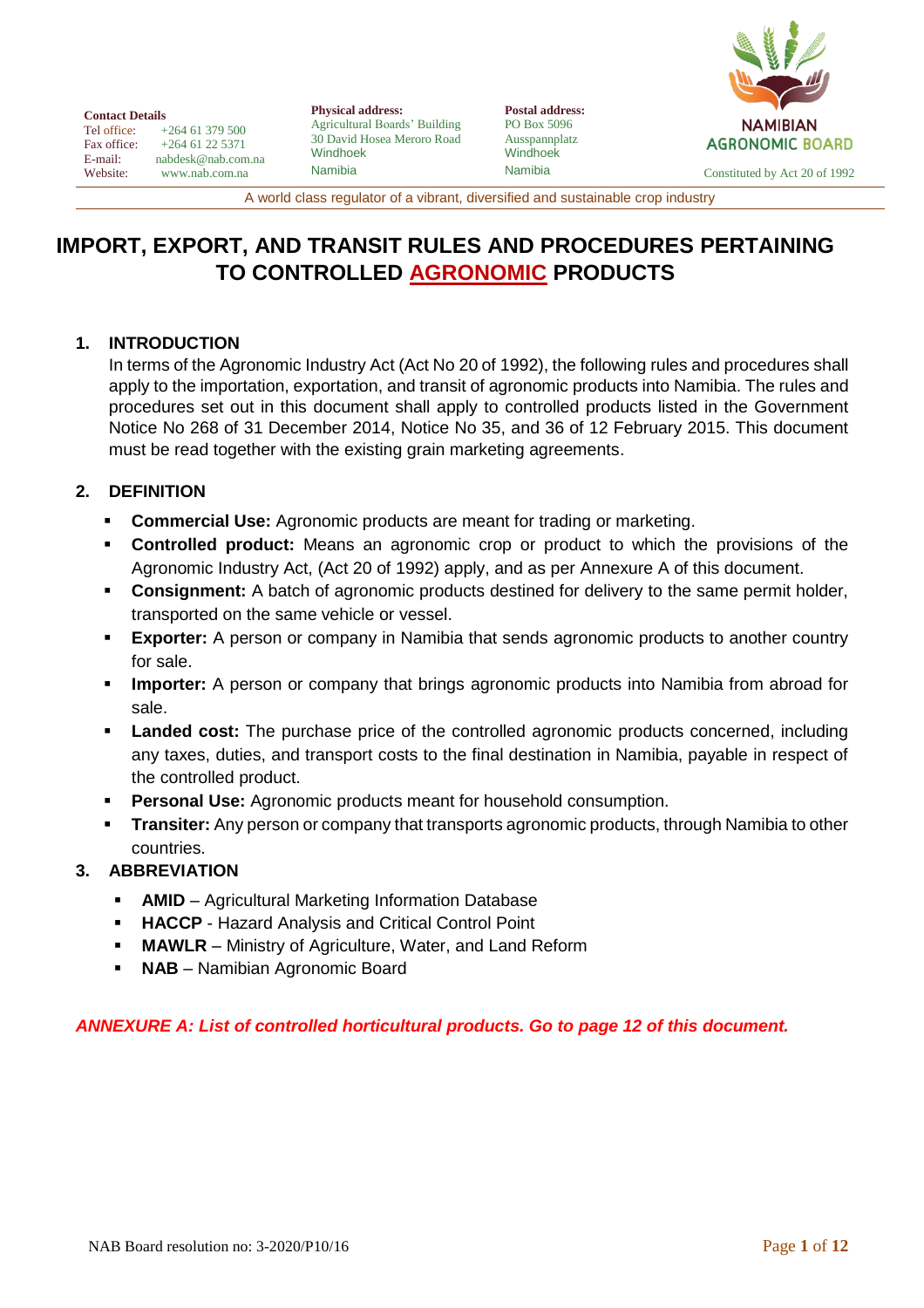

#### **4. REGISTRATION REQUIREMENTS**

#### **4.1 Importers of controlled agronomic products**

Any person importing controlled agronomic products (white maize, wheat, and pearl millet grains) into Namibia for commercial use and specifically for human consumption, shall be required to complete the application form for registration as a miller of controlled agronomic products and attach the following documents:

- a) A complete and viable business plan must be furnished for the envisaged milling facility that inter alia makes provision for the payment of levies to the NAB. The business plan must give an indication of volumes to be produced, and basic financial details such as margins and cash flow.
- b) A map or detailed route description of the envisaged milling facility.
- c) A certified copy of the proof of reservation/application for the registration of the logo for the packaging material from the Registrar of Trade Marks in the Ministry of Trade and Industrialization.
- d) A brochure of the envisaged technology of the milling facility.
- e) A certified copy of the Certificate of Good Standing from the Ministry of Finance.
- f) A certified copy of the Health Certificate from the Ministry of Health or a Fitness Certificate from the municipality.
- g) The facility will be inspected by NAB for compliance with basic Hazard Analysis Critical Control Point (HACCP) principles, based on the NAB checklist. Only applicable in cases where the trade of fresh fruits and vegetables is to be done from a facility, as well as compliance with the milling conditions
- h) The miller shall be required to comply with the milling condition to qualify to import.
- i) All new millers shall be issued with an annual milling license and shall be valid for twelve (12) months (March to April each year), subject to renewal at least a month before the commencement of the new license period, subject to the NAB milling license conditions and the debt policy.

#### **4.2 Exporter and Transiters of controlled agronomic products**

All Exporters and Transiters of controlled agronomic products shall be registered upon the permit application, and no prior registration is required.

#### **5. PERMIT APPLICATION**

5.1 An application for an import, export, and transit permits for controlled agronomic products, as the case may be under these rules, shall be made to the authorized NAB official via the online permit application system or manually, and such application shall contain such information and shall be accompanied by such documents as may be specified by the NAB.

#### **6. ISSUANCE OF PERMITS**

- 6.1 Where the authorized NAB official is satisfied that an applicant for a permit is a fit and the applicant has complied with all the conditions specified for the issuance of a permit.
- 6.2 Import permits shall only be issued for the controlled agronomic products, except for white maize meal, wheat flour, and pearl millet flour that are not allowed to be imported into Namibia.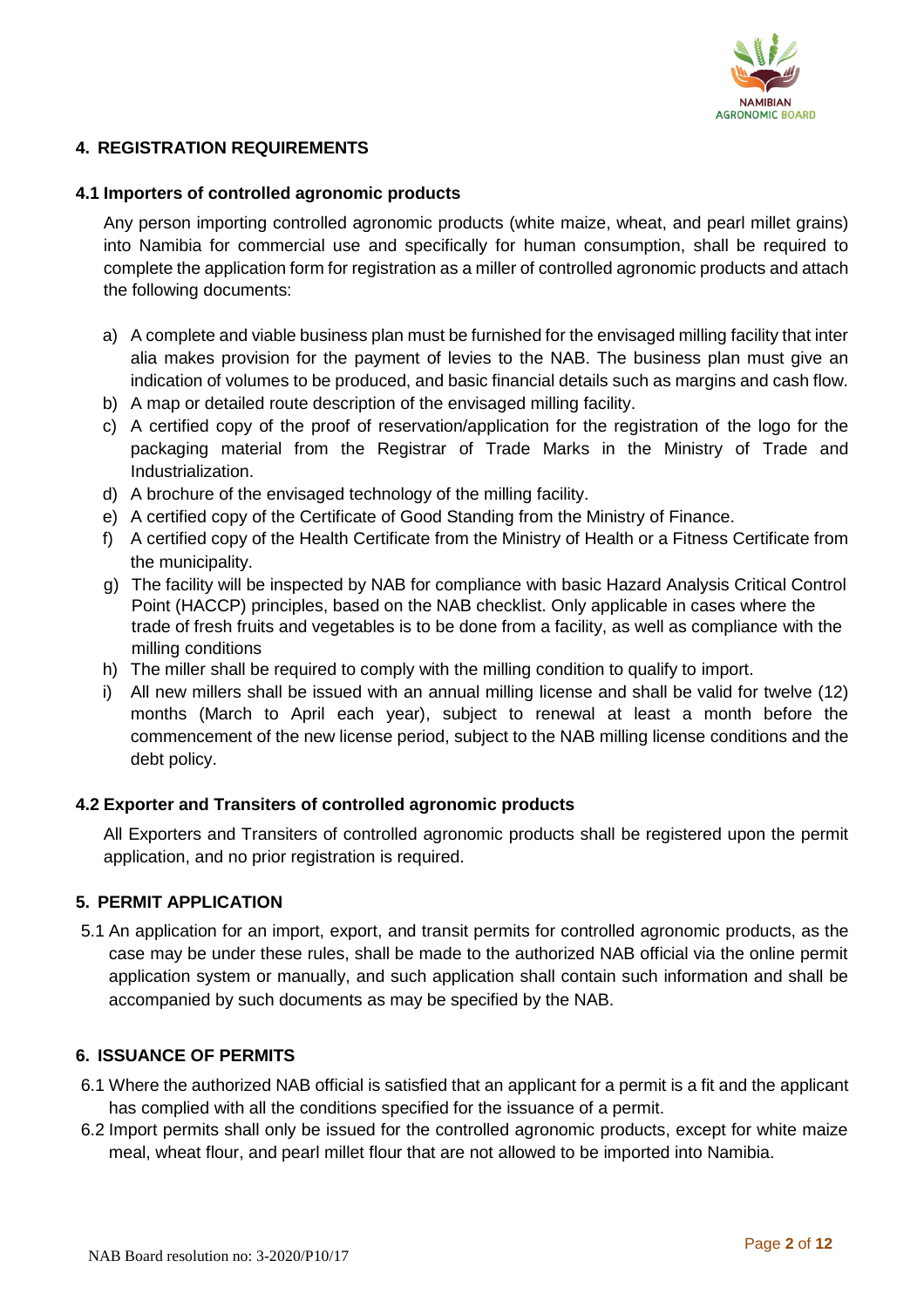

# **7. IMPORTATION OF CONTROLLED AGRONOMIC PRODUCTS**

- 7.1 Commercial import permits for controlled agronomic grain products i.e. white maize, wheat, and pearl millet grains to be utilised for human consumption, shall only be issued to registered millers with a valid annual milling license, with no outstanding levies/fees and monthly returns.
- 7.2 No import permit shall be issued during the marketing season of the locally produced grains, as per the existing grain marketing rules and procedures, unless there is insufficient harvest forecasted, as the NAB may determine.
- 7.3 Import permits will be issued per consignment and each permit will be valid for 90 days from the issue date of the permit, shorter validity periods may be implemented three months before the implementation of the close border period.
- 7.4 The date of the close border period for the importation of grains will be communicated to millers at least two (2) months in advance and any valid permits lapsing into the close border period will automatically become invalid from the effective date of the close border period.
- 7.5 Borders will open for importation once the locally produced grains have been bought and partially milled, subject to conditions stated in the grain marketing rules and procedures.
- 7.6 All imported consignments carrying agronomic products shall be physically inspected at the border of entry to ensure compliance to import requirements, and alternatively, inspections could also be done at the first point of offloading.
- 7.7 All consignments to be inspected inland shall be sealed by NAB Inspectors at the border of entry and unsealed again by NAB Inspectors at the first offloading point.
- 7.8 Importation of controlled agronomic products shall be accompanied by the following documents, for each consignment:
	- NAB import permit
	- NAB Import permit receipt issued at point of entry
	- **■** Supplier invoice
	- **Grade Certificate (where applicable)**
- 7.9 Vessels carrying imported agronomic products shall be considered as a consignment, despite the number of containers and there shall be no other import permit required to transport the product from the Namibian port to the final destination within the boundaries of the Republic of Namibia.
- 7.10 Once the NAB Inspector is satisfied with the compliance of the consignment being imported to the import requirements, an import permit receipt shall be issued to the importer.
- 7.11 Supplier invoices shall contain the name and address of the supplier and consignment, invoice date, invoice number, name of the specific products, quantities (kg) or container size and monetary values of the consignment to be imported or any other relevant information as required on the permit.
- 7.12 Copies of all import documents shall be made at the entry border by the NAB Inspectors for record purposes and the levies.
- 7.13 Every month, millers shall be required to submit the monthly returns of the grains imported and purchased locally before the 7th day of each month.
- 7.14 NAB import requirements for agronomic products are not final and therefore, importers must ensure to comply with import requirements of other cross border regulatory agencies.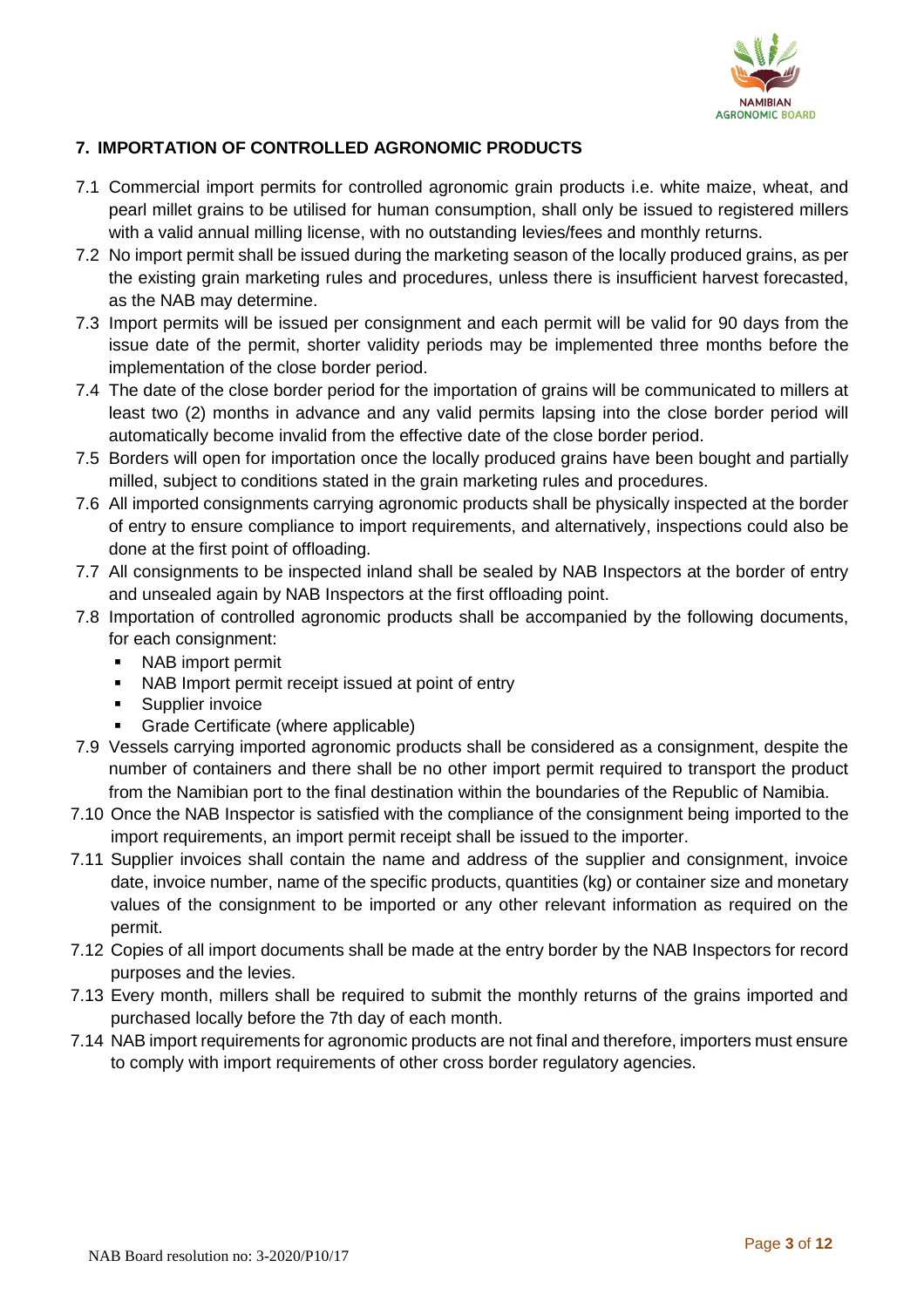

# **8. IMPORTATION OF SPECIALISED CONTROLLED AGRONOMIC PRODUCTS**

- 8.1 Importation of maize meal, wheat flour, and pearl millet flour shall not be allowed into Namibia, unless otherwise as the board may determine.
- 8.2 See **Annexure A**, on the last page of this document for the list of specialised controlled agronomic products that can be imported into Namibia using a special import permit, subject to changes as the NAB board may determine.
- 8.3 To import specialised controlled agronomic products, the importer shall be required to obtain written confirmation from the local miller, indicating that they do not produce or manufacture such products.
- 8.4 Importation of organic maize meal, wheat flour, and whole-grain shall be permitted provided it is accompanied by a third-party organic certificate, and importation shall be limited to a certain quantity as the NAB board may determine.
- 8.5 NAB permit must be obtained for specialised products and all import requirements sated under 7.8 must be fulfilled.
- 8.6 There is currently no prior registration required for the importation of specialised controlled agronomic products.
- 8.7 The list of controlled agronomic products that do not currently fall under the NAB permit control is given under **Annexure A**, the last page of this document.

# **9. SMALL SCALE IMPORTATION OF CONTROLLED AGRONOMIC PRODUCTS FOR PERSONAL AND COMMERCIAL USE**

- 9.1 Importation of controlled agronomic products (grains) less than 200kg (4 bags of 50kg) per person, per month for personal use or household consumption shall be allowed, and no import permit is required. However, such consignment shall be recorded by NAB Border Inspectors for monitoring purposes.
- 9.2 Any person importing between 250kg (5 bags of 50kg) to 500kg (10 bags of 50kg) of agronomic products (grains) per month for the commercial purpose shall be classified as a small-scale commercial importer.
- 9.3 Small scale importers shall be required to obtain import permits for each consignment at the entry border post.
- 9.4 Small-scale importation of controlled agronomic products (grains) shall not be allowed during the close border periods.
- 9.5 Importation of processed agronomic products on a small scale into Namibia shall not be allowed, except those stated under 8.3 and 8.4.

## **10. IMPORTATION OF CONTROLLED AGRONOMIC PRODUCTS FOR DONATION**

- 10.1 The NAB may issue import permits to the government or other organisations for the importation of donated controlled horticultural products for humanitarian purposes, after due consideration of the impact of such on the local market.
- 10.2 Importers of the donated controlled agronomic products shall be required to submit a written request by way of completing the prescribed form and attach the applicable documents for the NAB's consideration.
- 10.3 Once such a request has been approved by NAB, the importer shall be required to apply for an import permit for statistical and control purposes. The normal import permit procedures shall apply.
- 10.4 The importer shall comply with the import document requirements stated under point 7.8 of this document.
- 10.5 The consignment shall be inspected at the first point of offloading in Namibia.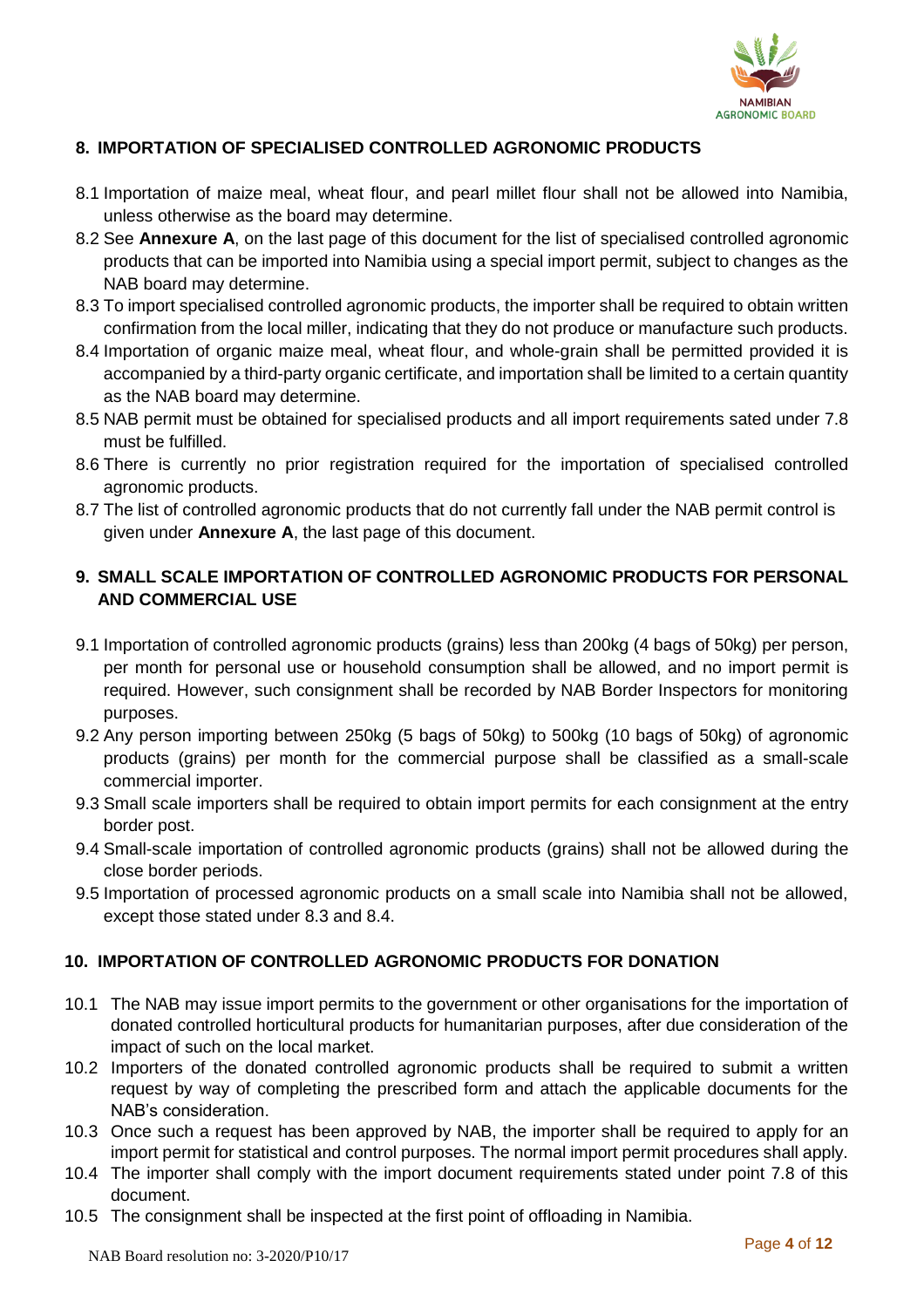

- 10.6 Donated products shall not be sold in Namibia and shall only be used for the intended purpose.
- 10.7 The importers shall be required to comply with import requirements of other cross-border regulatory agencies since the NAB permit is not final.
- 10.8 The NAB board reserves the right to refuse the importation of controlled agronomic products, if such imports may be detrimental to the industry.

# **11. IMPORTATION OF CONTROLLED AGRONOMIC PRODUCTS FOR ANIMAL FEED.**

- 11.1 Feed grade controlled agronomic products (white maize, wheat, and pearl millet) may be imported for animal feed upon written approval by the NAB.
- 11.2 Yellow maize may be imported for animal feed without obtaining written approval from the NAB, provided it's not used for human consumption and the import permit procedures must be followed.
- 11.3 If yellow maize is used for human consumption the registration requirements for millers must be fulfilled and the applicable milling license fees must be paid in full.
- 11.4 The importer shall obtain a trade import permit from NAB stating that the purpose of importing is for animal feed use only.
- 11.5 The importer shall be required to pay the permit fee, before submitting a permit application.
- 11.6 The import permit shall only be issued once the proof of payment has been received.
- 11.7 No levies shall apply to products imported for animal feed, provide such products are strictly not used for human consumption.
- 11.8 The imported consignment shall be receipted by NAB Inspectors at the entry border, subject to the validity of the permits and submission of the required import documents.
- 11.9 Any other import documents/permits required by other regulatory border agencies or ministries must be obtained.
- 11.10The importer shall be responsible for the cost of inspections which includes transport, meals, and accommodation, based on NAB rates.
- 11.11Accommodation cost shall only be applicable in situations where overnight is necessary for the Inspector due to distance from the duty station.
- 11.12The importer will be invoiced for the application based on a total of three (3) inspections. The first inspection will be done during offloading of the consignment and the remaining two inspections will unannounced.
- 11.13The import requirements stated under point 7.8 must be complied with fully and in terms of white maize, wheat, and pearl millet grain or meal imported for animal feed, the feed grade certificate must be obtained from the country of origin and it must clearly state the product being imported is feed grade.
- 11.14The NAB will physically verify the imported grain at the first offloading point to make sure that the product is indeed animal feed grade.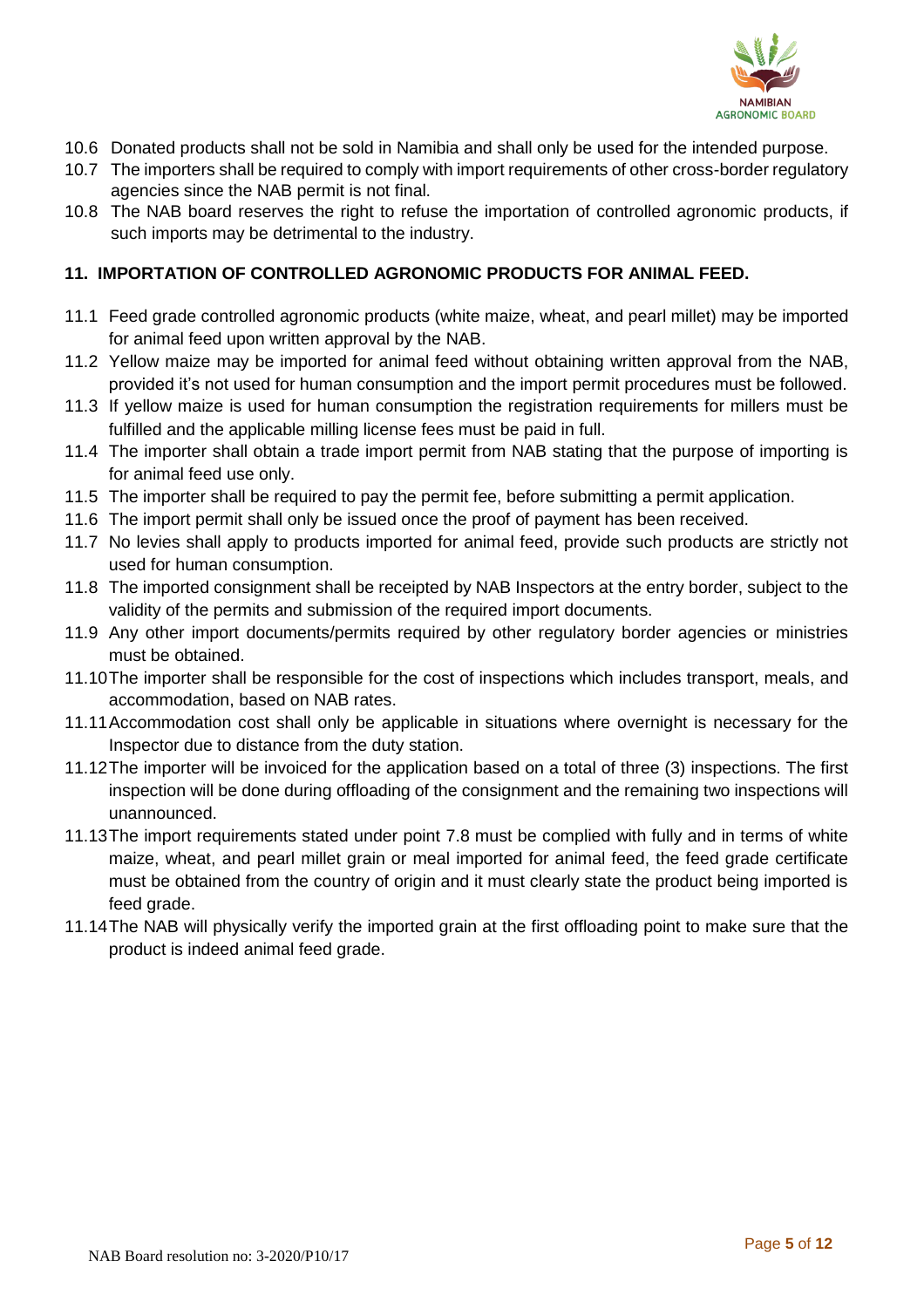

## **12. EXPORTATION OF CONTROLLED AGRONOMIC PRODUCTS**

- 12.1 Exporters of all controlled agronomic products thereof shall be registered upon permit application and after registering as a web user for the online permit application.
- 12.2 The export permit application shall be done via the online permit application and manual application shall only be accepted when the system is offline or in special cases.
- 12.3 The export permit shall be valid for 21 days and issued per consignment.
- 12.4 Food safety sampling and product conformity inspection may be conducted as the NAB board may determine.
- 12.5 The NAB shall verify documents at the exit border were applicable.
- 12.6 All supplier invoices must contain the name and address of the supplier and consignment, invoice date, invoice number, name of the specific products, quantities (kg) or container size, and monetary values of the consignment to be exported.
- 12.7 Export permit receipt shall be issued at the exit border for each consignment exported.
- 12.8 There shall be no restriction on exports, even though producers are required to prioritise local markets.
- 12.9 Exportation of controlled agronomic products shall be accompanied by the following documents, for each consignment:
	- NAB export permit
	- NAB export permit receipt issued at point of exit
	- Supplier invoice
- 12.10The NAB export requirements for agronomic products are not final and therefore, exporters must ensure to comply with the export requirements of other cross-border regulatory agencies.

## **13. TRANSIT OF CONTROLLED AGRONOMIC PRODUCTS**

- 13.1 Transit permits shall be issued to all controlled agronomic products (raw or processed) in transit through Namibia to other neighbouring countries, upon permit application and after registering as a web user for the online permit application.
- 13.2 All transit permits shall be valid for 21 days and all consignment entering Namibia shall exit within 48hours from the time an entry receipt has been issued, unless such consignment will be stored in a bonded warehouse, and concession fees are applicable in such cases for control purposes.
- 13.3 Converting transit consignment for controlled agronomic products as an import into Namibia shall only be allowed if a company doing the in transit is already registered as a miller in Namibia, with a valid milling license and all the import requirements shall be fully complied with in such cases, and no converting of transit consignment shall be allowed during a close border period of the specific products.
- 13.4 Document verification shall be carried out at the entry and exit border post and all transit consignment shall be sealed at the entry board and verification of seals shall be done at the exit border.
- 13.5 A permit receipt shall be issued at the entry and exit border post.
- 13.6 Trans loading will only be allowed in the presence of NAB officials and at designed premises.
- 13.7 All supplier invoices shall contain the name and address of the supplier and consignment, invoice date, invoice number, name of the specific products, quantities (kg) or container size, and monetary values of the consignment to be in transit.
- 13.8 Transit of controlled agronomic products shall be accompanied by the following documents, for each consignment: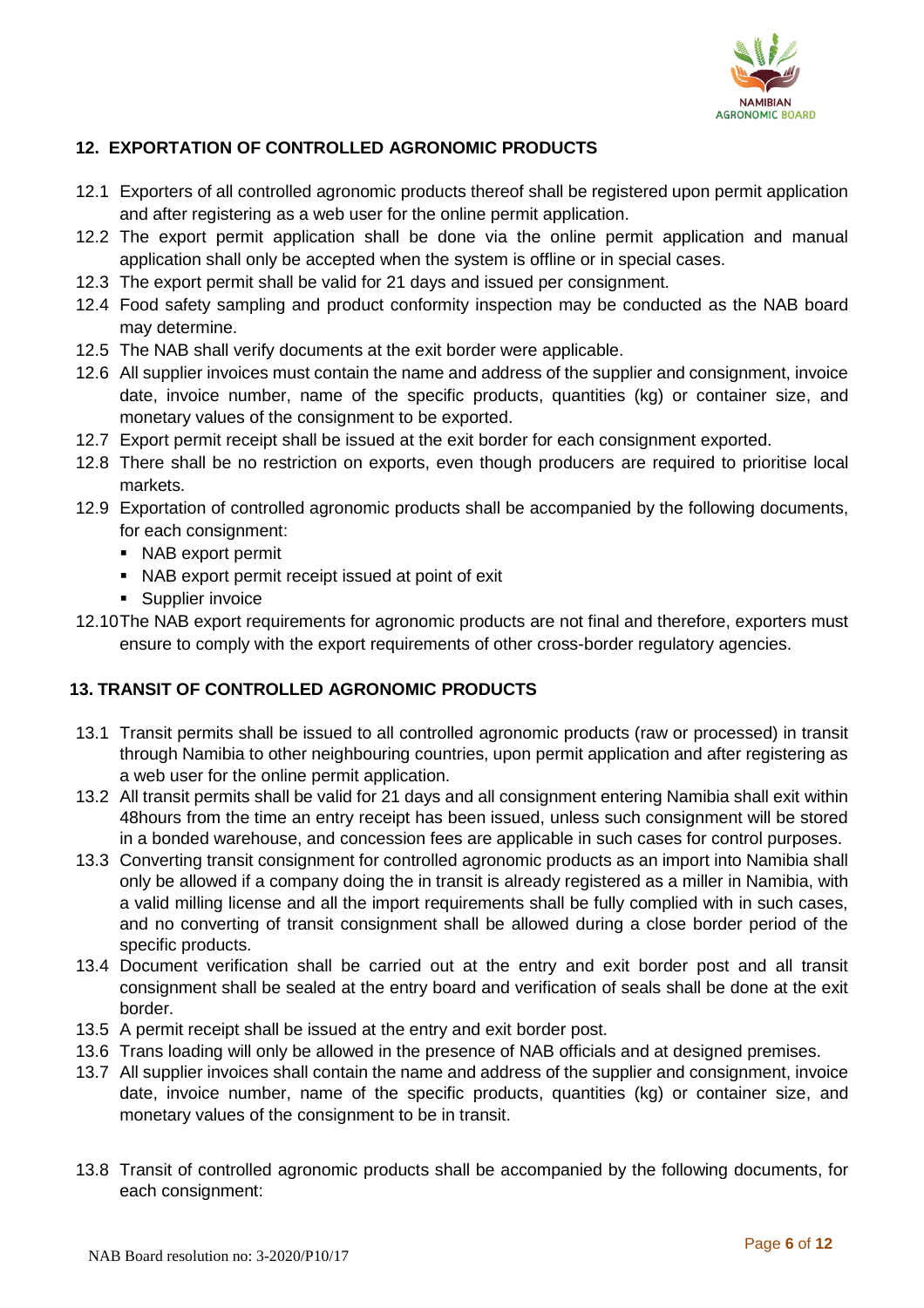

- NAB Transit permit
- NAB Transit entry and exit receipts
- Supplier invoice
- 13.9 Each vessel shall be treated as one consignment in terms of 13.8, and each truck or vehicle transporting agronomic products via Namibia from the port to other countries shall be accompanied by the documents referred to in 13.8.
- 13.10The NAB transit requirements for agronomic products are not final and therefore, Transiters must ensure to comply with the transit requirements of other cross-border regulatory agencies.

# **14. TRANSPORTATION**

- 14.1 All controlled agronomic products must be transported in clean trucks without any risk of product contamination that can compromise food safety and hygiene.
- 14.2 Cattle trucks used to transport agronomic products must be clean and accompanied by a relevant disinfection certificate issued by the authorised authority, and the consignment must be physically covered.

## **15. FEES AND LEVIES**

- 15.1 Registration of millers of controlled agronomic products is subject to milling license fees.
- 15.2 All importation of controlled agronomic products (grain) is subject to import levy, however, currently, there are no levies applicable to yellow maize and specialised controlled agronomic products (raw/processed) imported for personal use, animal feed, and donations.
- 15.3 In terms of Government Notice No 145, a 5% import levy on landed cost, excluding VAT is charged for the importation of white maize, wheat, and pearl millet grains.
- 15.4 In cases where a client fails to give a supplier invoice or proof of payment as proof of the actual transport cost incurred, to calculate the levies referred to under 15.2, the transport cost will be estimated at 10% of the import price.
- 15.5 A permit fee is payable on controlled agronomic products imported for commercial and personal use, as well as for animal feed.
- 15.6 No import permit fees apply to controlled agronomic products imported for donation.
- 15.7 Exportation of controlled agronomic products shall be subject to a permit fee, and no levies applicable.
- 15.8 Transit permits shall also be subjected to a permit fee, inspection fees, and optional trans-loading fees. Transit inspection fees shall be charged based on truck types i.e. tautliner, flatbed, and cooler truck. No levies apply to transit consignments.
- 15.9 Product conformity Inspection and sampling fees may be charged for the exportation of agronomic products as the board may determine.
- 15.10Clients with outstanding fees and levies shall not be issued with any permit, until such time when the amount has been paid.
- 15.11All export and transit fees shall be paid upon application for a permit, and no permits shall be issued on credit or account, unless permitted by the head of the Finance Division, in line with the NAB debt policy.
- 15.12For small-scale commercial importers, permit fees and levies shall be paid upon application for an import permit.
- 15.13The permit fee for consignment imported for personal use shall also be paid upon issuance of the permit at the border.
- 15.14Concession fees of N\$100 000.00 are payable for consignment temporally kept at a non-bounded warehouse, that will be guarded by NAB inspectors, and a guarding fee of N\$700.00 per day shall be charged.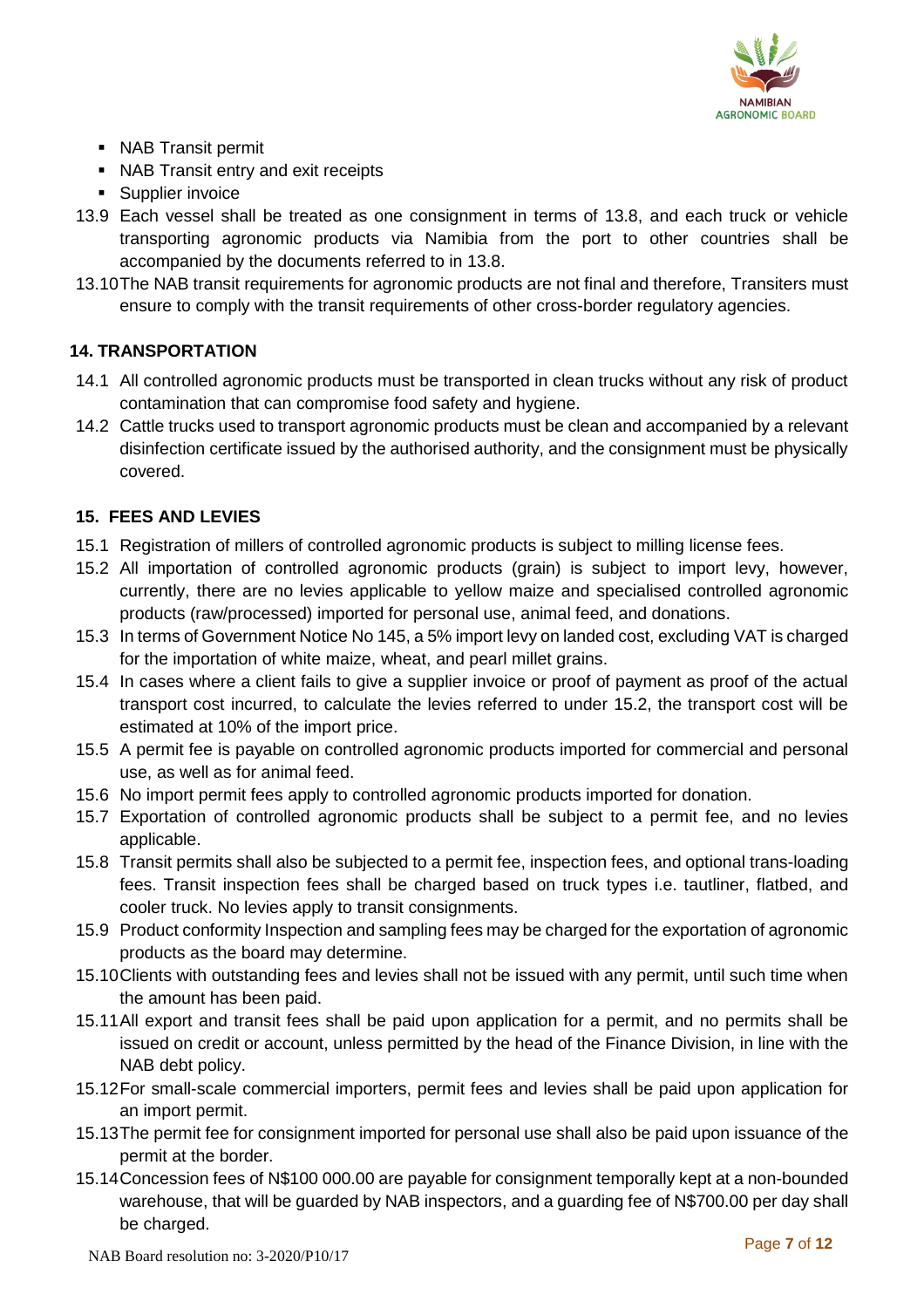

- 15.15The NAB will deduct the levies and all fees due should a controlled product in transit get sold in local markets.
- 15.16The concession fee is refundable, in cases where the company ceases business or keeps controlled products in a non-bounded warehouse, provided the client has no outstanding levies or fees.

#### **16. OFFENCES AND PENALTIES**

The following guidelines shall apply when handling non-compliances, in terms of table 2 below:

- (i) The warning shall indicate the nature of the offense, the penalty, and the implications if further offenses are committed by the offender.
- (ii) The offender shall sign the warning acknowledging guilt and agreement to conditions of frequent physical inspections of their premises/trucks.
- (iii) In case of failure to declare a controlled product at the entry or exit border post, the consignment shall be confiscated and donated to a charity organization once the food safety aspect has been verified and if there are food safety none compliances the, the confiscated products must be discarded.
- (iv) The offender referred to under point (iii) shall be subjected to frequent physical inspections at each border of entry or first offloading points for a duration equivalent to half of the warning period; whereas extra costs associated with such frequent physical inspections will be payable by the offender.
- (v) The first written warning shall be valid for three (3) months, and the final written warning shall be valid for six (6) months.
- (vi) Any suspension of registration as an importer, exporter, and transiter shall be for a period not exceeding twelve (12) months.
- (i) Any cancelation of permits shall only come into effect five (5) working days after the notification, to make provision for consignments that might already have been bought and paid for by the permit holder.

#### **Table 2: Offences and penalties schedule.**

The offenses and penalties listed hereunder will be applied as guidelines and are by no means exhaustive. The penalties contained in this table offer guidelines on how non-compliances will be treated.

| Nature of Offence |                                                                               | Penalty                      | Penalty              | Penalty             |  |
|-------------------|-------------------------------------------------------------------------------|------------------------------|----------------------|---------------------|--|
|                   |                                                                               | (First Offence)              | (Second Offence)     | (Third Offence)     |  |
|                   | 1. Offenses relating to registration as an importer, exporter, and transiter: |                              |                      |                     |  |
| а.                | Falsifying registration documents.                                            | Final Warning, plus provide  | Suspend for twelve   |                     |  |
|                   |                                                                               | correct documents            | $(12)$ months        |                     |  |
| b.                | Providing false information.                                                  | Final Warning, plus provide  | Suspend for six (6)  |                     |  |
|                   |                                                                               | correct information          | months.              |                     |  |
| C.                | Failure to comply with conditions                                             | Written warning plus         | <b>Final Written</b> | Suspend             |  |
|                   | of registration as an importer,                                               | comply with the specific     | warning plus         | registration<br>for |  |
|                   | exporter, and transiter.                                                      | conditions                   | compliance with the  | three (3) months    |  |
|                   |                                                                               |                              | specific conditions  |                     |  |
| d.                | Trading and processing                                                        | Close down the business      |                      |                     |  |
|                   | agronomic products without a                                                  | until such time when a valid |                      |                     |  |
|                   | valid license.                                                                | license is obtained          |                      |                     |  |
|                   | 2. Permit application and issuance related offenses:                          |                              |                      |                     |  |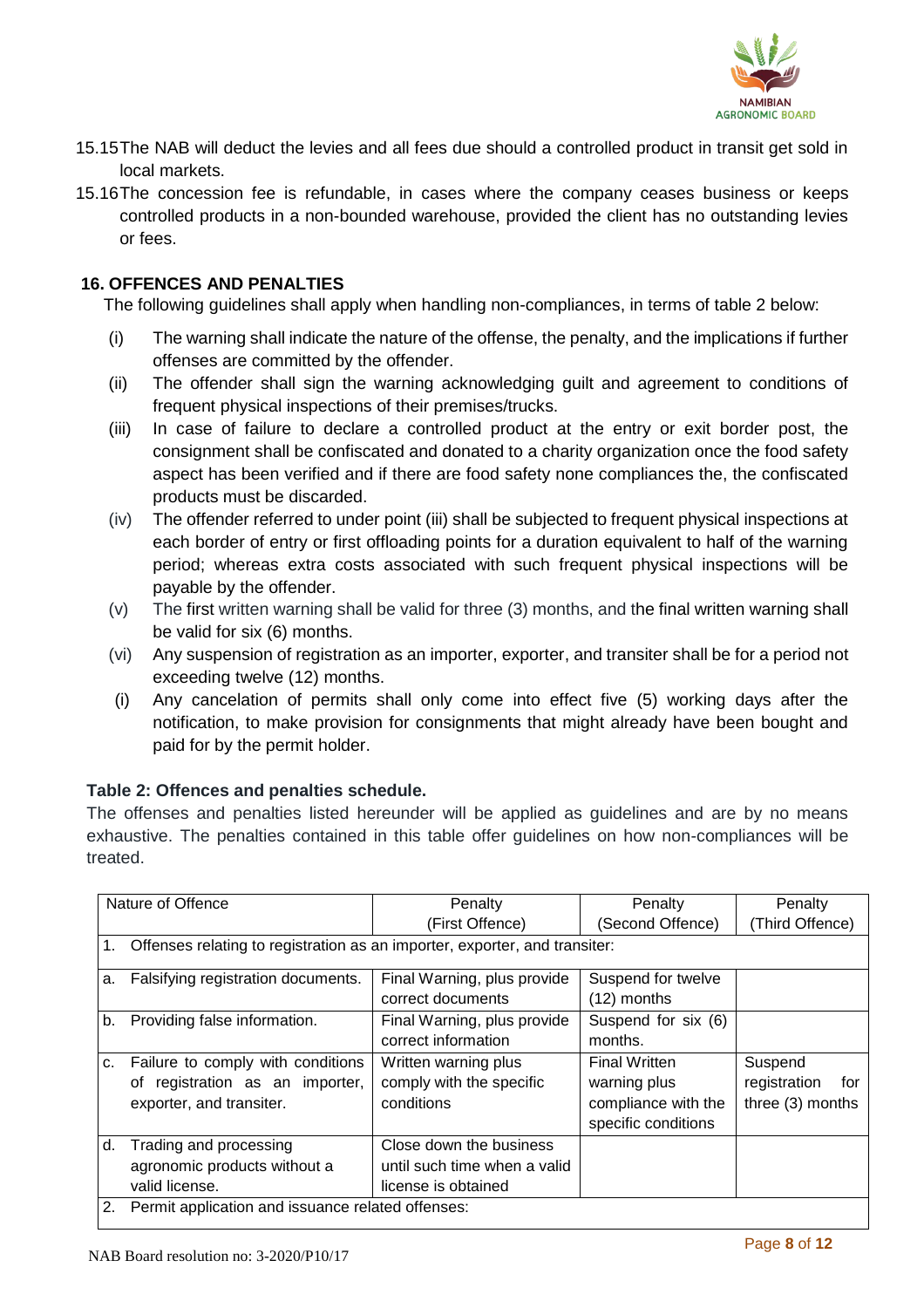

| a. | Failure to provide true information<br>on the permit application.                                                                                   | Written warning plus<br>provide correct information                                                | <b>Final Written</b><br>warning plus<br>provide the correct<br>information                                          | Suspend<br>registration<br>for<br>three (3) months                                                                                       |
|----|-----------------------------------------------------------------------------------------------------------------------------------------------------|----------------------------------------------------------------------------------------------------|---------------------------------------------------------------------------------------------------------------------|------------------------------------------------------------------------------------------------------------------------------------------|
| b. | Transfer or sell a permit to another<br>person.                                                                                                     | Final Written warning plus<br>such permits shall not be<br>accepted at the NAB                     | Suspend<br>registration<br>or<br>permit holder<br>for<br>three (3) months                                           |                                                                                                                                          |
| 3. | Offenses relating to inspections:                                                                                                                   |                                                                                                    |                                                                                                                     |                                                                                                                                          |
| a. | Presentation of<br>tampered/canceled permit<br>documents at entry or exit border<br>post.                                                           | Final Written warning plus<br>reject such permits, until<br>when the correct permit is<br>obtained | Suspend<br>registration for six<br>(6) months                                                                       |                                                                                                                                          |
| b. | Failure to indicate or provide<br>specified<br>information<br>the<br>on<br>supplier invoices such as the<br>name of product, weight, value,<br>etc. | Written warning plus non-<br>compliance to be corrected                                            | <b>Final Written</b><br>warning plus non-<br>compliance to be<br>corrected                                          | Suspend<br>registration for<br>two (2) weeks,<br>plus non-<br>compliance to<br>be corrected                                              |
| С. | Exceeding the stipulated permit<br>value and tonnage.                                                                                               | Written warning plus non-<br>compliance to be corrected<br>before the consignment is<br>released.  | <b>Final Written</b><br>warning plus non-<br>compliance to be<br>corrected before<br>the consignment is<br>released | Suspend<br>registration<br>for<br>two weeks, plus<br>non-compliance<br>to be corrected<br>before<br>the<br>consignment<br>is<br>released |
| d. | Undervalue of controlled<br>products.                                                                                                               | Written warning plus non-<br>compliance to be corrected                                            | <b>Final Written</b><br>warning plus non-<br>compliance to be<br>corrected                                          | Suspend<br>registration for<br>six (6) months<br>plus non-<br>compliance to<br>be corrected                                              |
| е. | Failure to obtain a border receipt<br>at NAB Border offices.                                                                                        | Written warning plus a<br>receipt to be obtained                                                   | <b>Final Written</b><br>warning plus a<br>receipt to be<br>obtained                                                 | Suspend<br>registration for<br>two (2) months<br>plus a receipt to<br>be obtained                                                        |
| f. | Obstruct, hinder, or delay an<br>Inspector or Officer from<br>performing his/her duties.                                                            | Final Written warning plus<br>allow the Inspector/Officer<br>to perform his duties                 | Suspend<br>registration for<br>three (3) months                                                                     |                                                                                                                                          |
| g. | Failure to declare a controlled<br>product at entry or exit border or<br>premises.                                                                  | Written warning plus<br>confiscate the product and<br>pay all levies/fees due                      | Final Warning plus<br>confiscate the<br>product and pay all<br>levies/fees due                                      | Suspend<br>registration for<br>six (6) months,<br>Confiscate the<br>product and<br>levies/fees due<br>must be paid.                      |
| h. | Importing a controlled product<br>into Namibia without a valid<br>permit or license.                                                                | Final Warning plus<br>confiscate the product; all                                                  | Suspend<br>registration/license                                                                                     |                                                                                                                                          |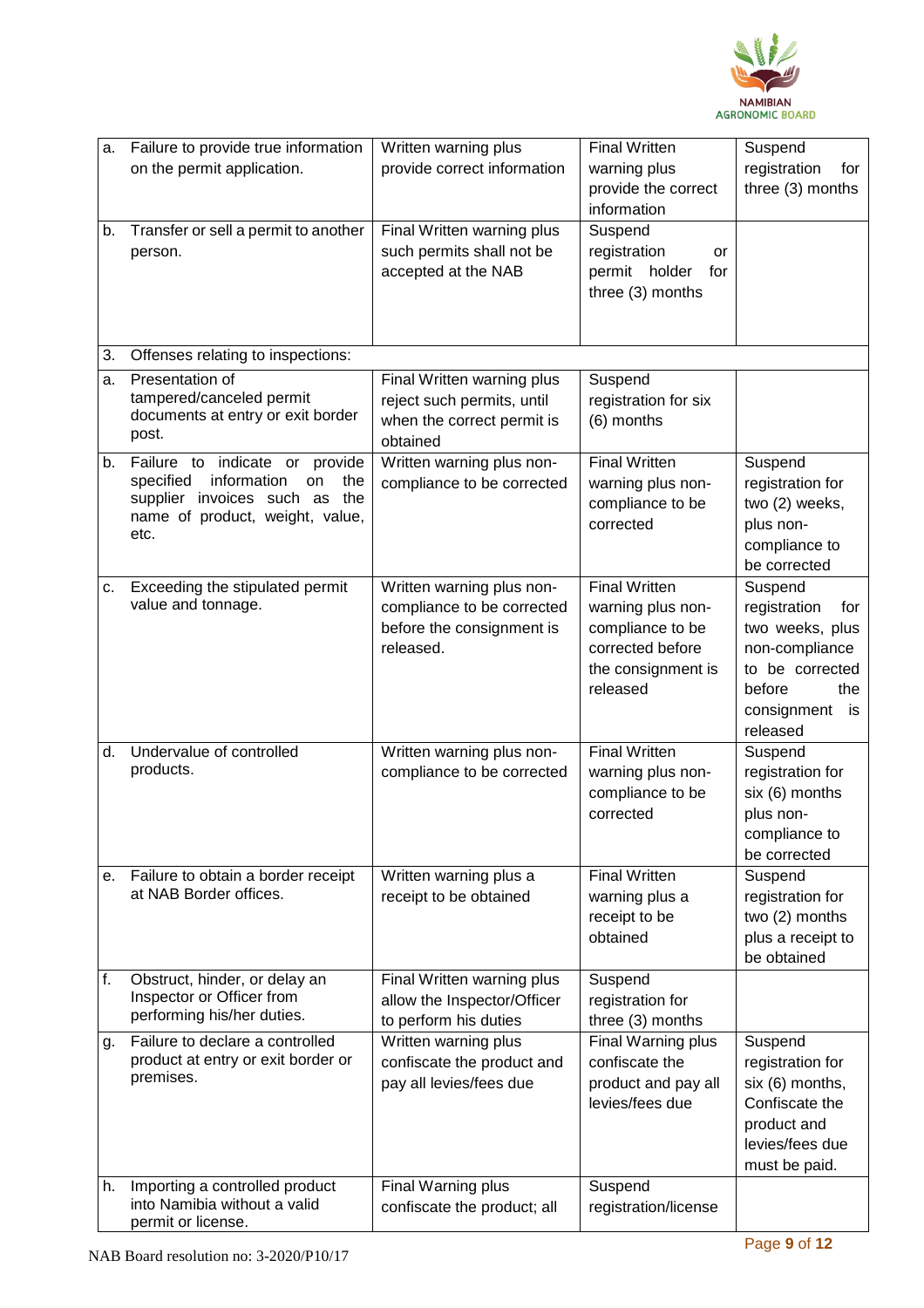

|    |                                                                         | levies/fees due must be                              | for six (6) months,                    |                                     |
|----|-------------------------------------------------------------------------|------------------------------------------------------|----------------------------------------|-------------------------------------|
|    |                                                                         | paid. In a case where the                            | plus all levies/fees                   |                                     |
|    |                                                                         | product is sold before it                            | due must be paid.                      |                                     |
|    |                                                                         | could be confiscated, issue                          |                                        |                                     |
|    |                                                                         | a final warning and charge<br>applicable levies/fees |                                        |                                     |
| i. | Refuses to answer any questions                                         | Written warning plus                                 | <b>Final Written</b>                   | Suspend                             |
|    | put to him or her by an                                                 | answer any questions from                            | warning plus                           | registration<br>for                 |
|    | inspector/officer in the course of<br>his or her duties.                | the Inspector/Officer                                | answer any                             | one (1) months                      |
|    |                                                                         |                                                      | questions from the                     |                                     |
|    |                                                                         |                                                      | Inspector/Officer                      |                                     |
| j. | Prevents the inspector from<br>searching the premises to                | Final Written warning plus                           | Suspend                                |                                     |
|    | ascertain whether a controlled                                          | Inspector to be allowed to                           | registration for                       |                                     |
|    | product is present.                                                     | search premises                                      | three (3) months                       |                                     |
| k. | Tampers with destroys, or in any                                        | Final Written warning plus                           | Suspend                                |                                     |
|    | way alters anything seized by an<br>inspector in the exercise of his or | pay for damage where                                 | registration for                       |                                     |
|    | her powers.                                                             | applicable                                           | three (3) months                       |                                     |
| I. | Unsealing a consignment of                                              | Written warning                                      | <b>Final Written</b>                   | Suspend                             |
|    | controlled products without<br>permission from the NAB                  |                                                      | warning                                | registration<br>for                 |
|    | Inspector.                                                              |                                                      |                                        | one (1) months                      |
| 4. | Offenses related to submission of specified information:                |                                                      |                                        |                                     |
| a. | Fail to submit and keep specified                                       | Written warning plus                                 | <b>Final Written</b>                   | Suspend                             |
|    | records concerning the controlled                                       | submit the specified                                 | warning plus submit                    | registration<br>for                 |
|    | products.                                                               | records                                              | the outstanding                        | three<br>(3)                        |
|    |                                                                         |                                                      | records                                | months,<br>plus                     |
|    |                                                                         |                                                      |                                        | submit<br>the                       |
|    |                                                                         |                                                      |                                        | specified                           |
|    |                                                                         |                                                      |                                        | records                             |
| b. | Failure to furnish the NAB with<br>specified information or returns in  | Written warning plus<br>submit the returns           | <b>Final Written</b>                   | Suspend                             |
|    | specified<br>manner<br>at<br>and<br>а                                   |                                                      | warning plus submit<br>the outstanding | registration<br>for<br>three<br>(3) |
|    | specified times.                                                        |                                                      | returns, with                          | months,<br>plus                     |
|    |                                                                         |                                                      | specified                              | submit<br>the                       |
|    |                                                                         |                                                      | information                            | returns                             |
| c. | Falsification of information related                                    | Final Written warning plus                           | Suspend                                |                                     |
|    | to returns submitted to the NAB.                                        | correct.                                             | registration for three                 |                                     |
|    |                                                                         |                                                      | (3) months                             |                                     |
| 5. | Offenses related to levies/fees:                                        |                                                      |                                        |                                     |
| a. | Outstanding levies/fees over 60                                         | No new permit shall be                               |                                        |                                     |
|    | days plus.                                                              | issued, plus cancel all valid                        |                                        |                                     |
|    |                                                                         | permits until such time                              |                                        |                                     |
|    |                                                                         | there is compliance.                                 |                                        |                                     |
| b. | Submitting forged proof of                                              | Suspend registration for                             |                                        |                                     |
|    | payment                                                                 | twelve (12) months, plus                             |                                        |                                     |
|    |                                                                         | the outstanding amount to                            |                                        |                                     |
|    |                                                                         | be paid in full                                      |                                        |                                     |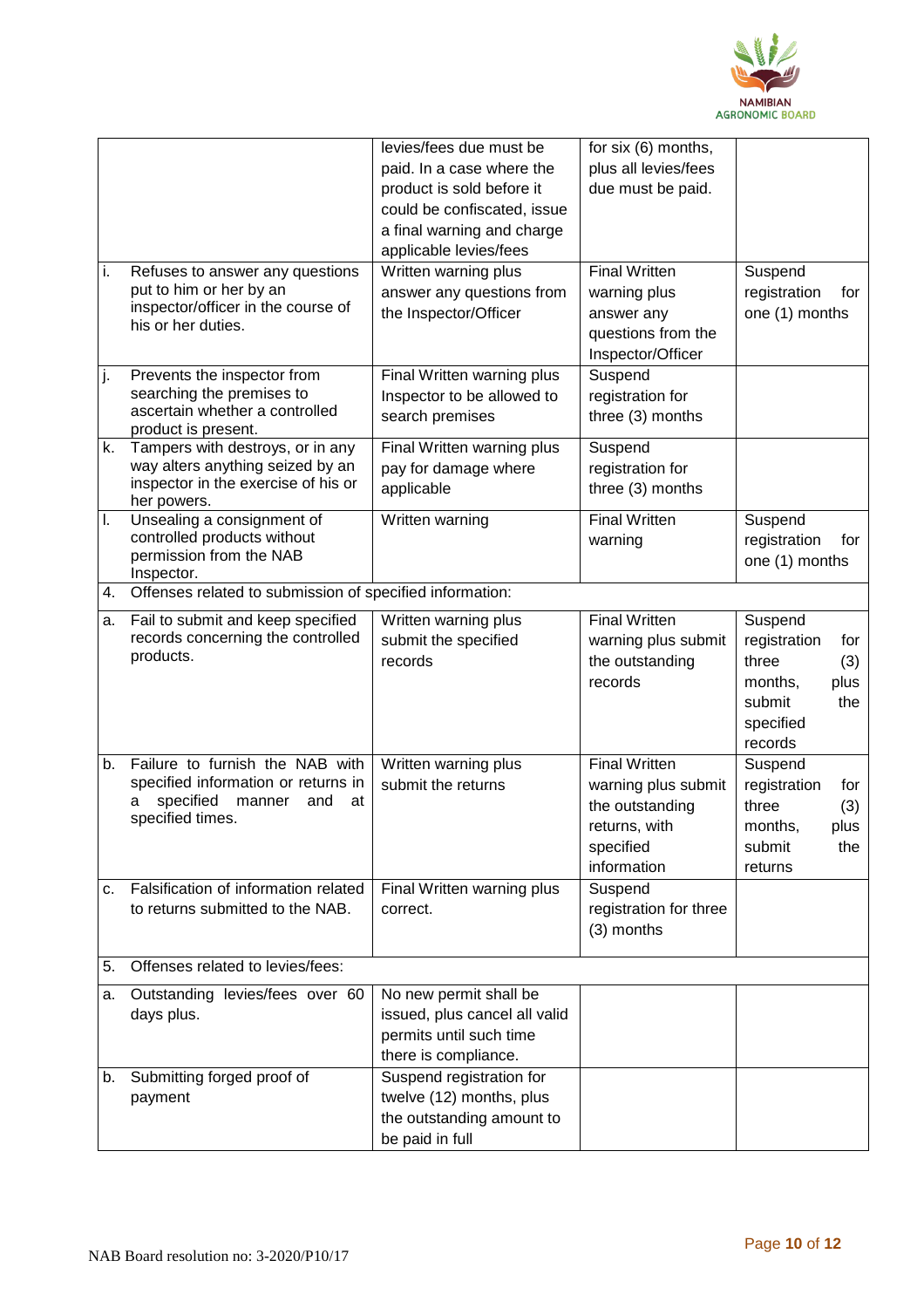

### **17. APPEAL PROCEDURES**

The purpose of this section is to ensure that appeals submitted to the Board in respect of illegally imported products are dealt with most efficiently and effectively. Therefore, the following appeal procedures shall apply;

#### **17.1Appeal procedures to the Board**

- (i) Should the offender refuse to sign either the first, second or third written warnings, this does not warrant any of these written warnings invalid but is subject to a formal appeal process.
- (ii) The offender may appeal to the Board chairperson in writing against any of the written warnings within five (5) working days from the date of issuance of such written warnings.
- (iii) The Board may convene an arbitral panel of three (3) adjudicators to resolve a dispute by way of arbitration.
- (iv) If the offender refused to sign the warning and also fails to appeal within the specified time frame, the Board shall execute its powers (1) to cancel all existing import permits issued to the offender; and (2) to refuse the issuance of new import permits to the offender until such time that the warning letter is signed in terms of Sections  $10(n)(i)$  and  $(p)(i)$  of the Agronomic Industry Act, (Act 20 of 1992).

#### **17.2Appeal against the decision of the Board**

Subject to Section 11 of the Agronomic Industry Act, (Act 20 of 1992) where under this Act a decision of the Board is subjected to a right of appeal to the Minister, the person aggrieved by the decision may within fourteen days after notification of the decision, appeal with the Minister, who may confirm, vary or set aside the decision as he or she deems fit.

#### **ANNEXURE A**

## **LIST OF CONTROLLED AGRONOMIC PRODUCTS**

#### **Controlled agronomic products under NAB permit control.**

- 1. Maize grain
- 2. Wheat grain
- 3. Pearl Millet (Mahangu) grain

#### **Controlled agronomic products were banned for importation into Namibia.**

- 1. Maize meal
- 2. Wheat flour
- 3. Pearl Millet flour

#### **Specialized controlled agronomic products that require a NAB permit.**

- 1. Bakels superseed low GI Bread Mix
- 2. Apito sunseed bread mix.
- 3. Pettina instant sponge mix high ratio.
- 4. Pettina instant chocolate sponge mix.
- 5. Bakels scone mix.